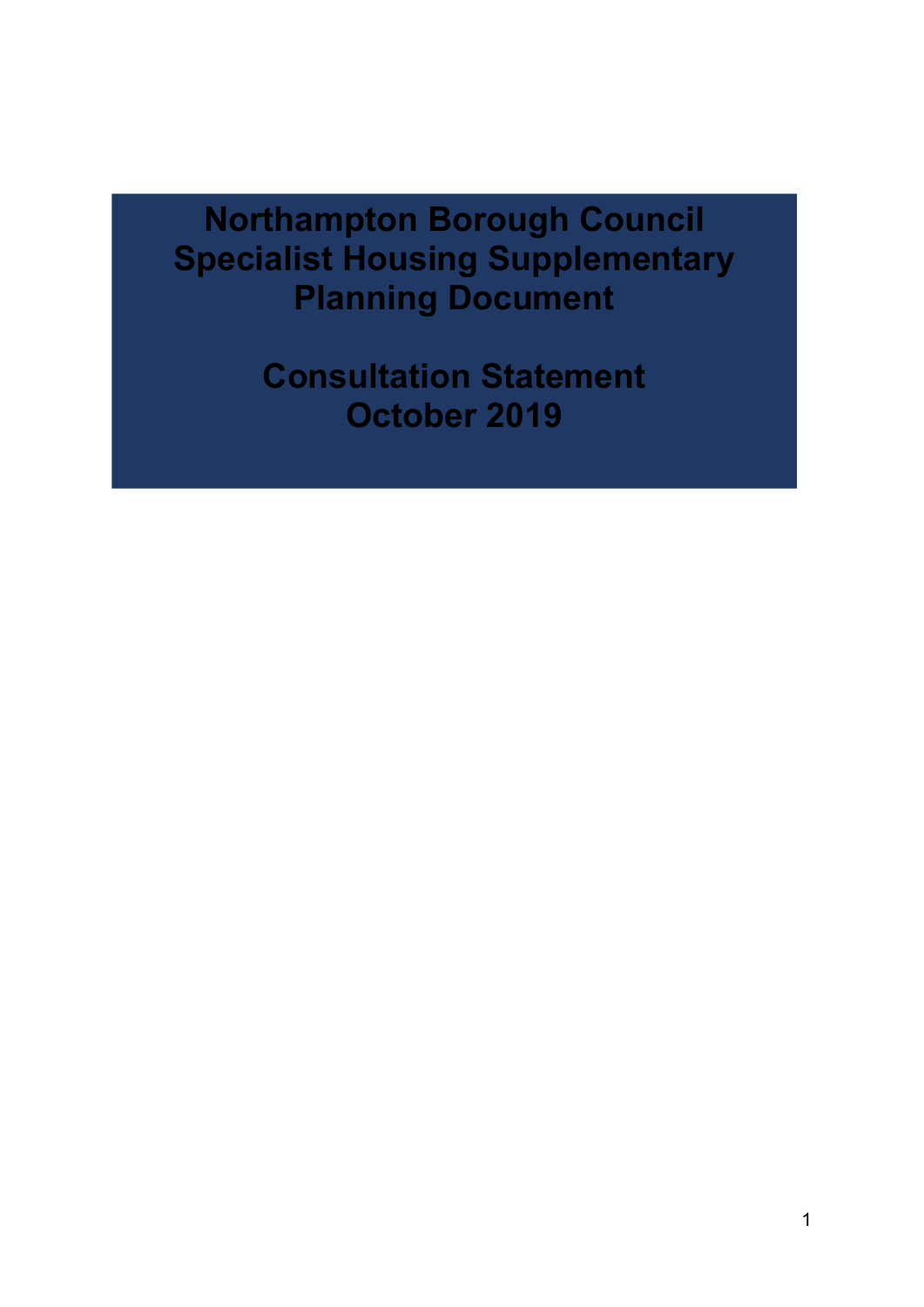

## **Contents**

|                | Chapter                                                               | Page number |
|----------------|-----------------------------------------------------------------------|-------------|
|                | Introduction                                                          | 3           |
|                |                                                                       |             |
| $\overline{2}$ | Consultation                                                          | 3           |
|                |                                                                       |             |
| $\overline{3}$ | <b>Summary of Responses</b>                                           | 3           |
|                |                                                                       |             |
| Appendix 1     | <b>Public Notice</b>                                                  |             |
|                |                                                                       |             |
| Appendix 2     | Summary of Responses, Officer Comments and<br><b>Proposed Changes</b> | 5           |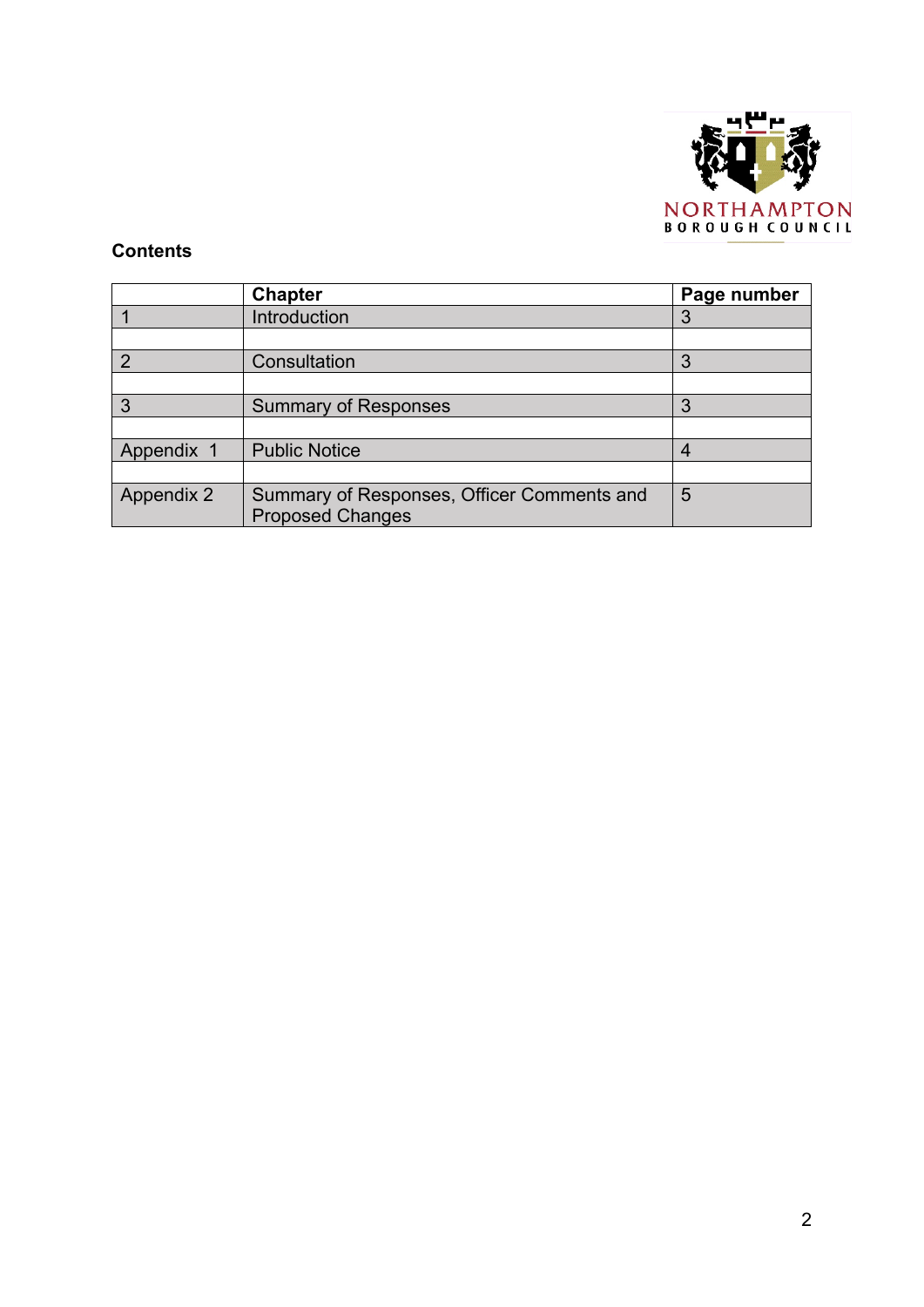### **Introduction**

- 1. This Specialist Housing Supplementary Planning Document (SPD) has been prepared to provide guidance to planning applicants and those involved in the delivery of specialist housing. It expands upon the policies set out in the West Northamptonshire Joint Core Strategy (WNJCS) and the emerging Local Plan Part 2.
- 2. It has been prepared in accordance with the provisions set out in the Planning and Compulsory Purchase Act 2004 and the Town and Country Planning (Local Planning) (England) Regulations 2012 and is a material consideration in the determination of planning applications.
- 3. In accordance with Regulations 12 and 13 of the Town and Country Planning (Local Planning) (England) Regulations 2012, the draft Specialist Housing SPD was subject to a six week public consultation period between 8 August 2019 and 3 October 2019.
- 4. This Consultation Statement analyses the consultation that was undertaken by the Council, provides a summary of representations received and the Council's responses to these representations.

#### **Consultation Exercise**

- 5. The formal 8 week consultation for stakeholders and the community took place between 8 August and 3 October 2019. Letters and emails were sent to 511 contacts on the Planning Policy database, including statutory consultees, Members, neighbouring authorities and those with an interest in specialist housing.
- 6. A public notice was published in local newspapers inviting representations to the draft SPD and providing details of where more information could be found (see Appendix 1). Details of the consultation were also published on social media, on Northampton Borough Council's Twitter feed.
- 7. The draft Specialist Housing SPD and supporting documents were available to view:
	- a. Online via the Council's website [www.northampton.gov.uk](http://www.northampton.gov.uk/);
	- b. In Northampton Guildhall; and
	- c. In libraries throughout Northampton

#### **Summary of Responses**

- 8. In total, 3 responses were received via completed Survey Monkey forms. A full schedule of consultation responses for the SPD, with the Council's response, can be found at Appendix 2.
- 9. The consultation responses have resulted in one change to the Specialist Housing SPD which focuses on the security requirements in specialist housing developments.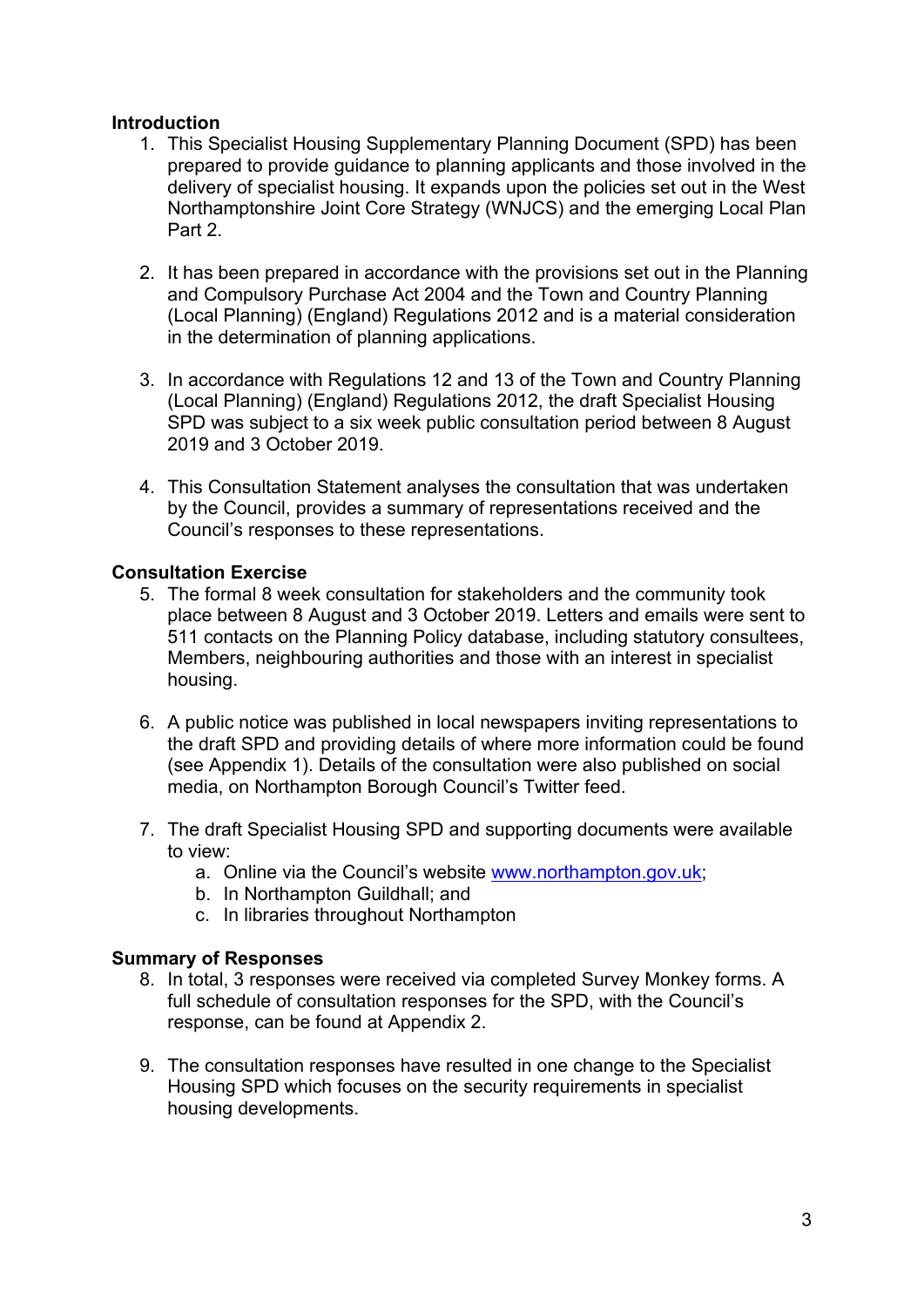# **Appendix 1:** Public Notice

|                              | The Planning and Compulsory Purchase                                                                                                                                                                                                                                                                                                                                                                                                                                                                                                           |  |
|------------------------------|------------------------------------------------------------------------------------------------------------------------------------------------------------------------------------------------------------------------------------------------------------------------------------------------------------------------------------------------------------------------------------------------------------------------------------------------------------------------------------------------------------------------------------------------|--|
|                              | Act 2004<br>Town and Country Planning                                                                                                                                                                                                                                                                                                                                                                                                                                                                                                          |  |
|                              | (Local Planning) (England) Regulations 2012                                                                                                                                                                                                                                                                                                                                                                                                                                                                                                    |  |
|                              | In accordance with the Town and Country<br>Planning (Local Planning) (England) Regulations<br>2012, Northampton Borough Council is consulting<br>on draft Supplementary Planning Documents<br>(SPDs) on Houses in Multiple Occupation, Parking<br>Standards and Specialist Housing.                                                                                                                                                                                                                                                            |  |
|                              | The SPDs will supplement existing development<br>plan policies set out in the West Northamptonshire<br>Joint Core Strategy, Central Area Action Plan and<br>saved polices of the Northampton Local Plan.<br>When adopted, each of the SPDs will be a<br>material consideration when planning applications<br>are considered by the Council.                                                                                                                                                                                                    |  |
|                              | <b>Houses in Multiple Occupation SPD</b>                                                                                                                                                                                                                                                                                                                                                                                                                                                                                                       |  |
|                              | This SPD provides guidance to manage the<br>concentration and impacts of Houses in Multiple<br>Occupation. It is intended to replace the existing<br>Interim Planning Policy Statement.                                                                                                                                                                                                                                                                                                                                                        |  |
|                              | Parking Standards SPD                                                                                                                                                                                                                                                                                                                                                                                                                                                                                                                          |  |
|                              | This SPD applies Northamptonshire County<br>Council's latest parking standards but expands<br>upon them to incorporate specific guidance to<br>address parking issues in Northampton, including<br>the need to provide infrastructure for charging<br>electric vehicles.                                                                                                                                                                                                                                                                       |  |
|                              | <b>Specialist Housing SPD</b>                                                                                                                                                                                                                                                                                                                                                                                                                                                                                                                  |  |
|                              | This SPD addresses housing needs for older<br>paople and disabled people and provides<br>guidance to ensure that new provision is desirable,<br>suitable and in the right locations.                                                                                                                                                                                                                                                                                                                                                           |  |
|                              | Copies of the draft SPDs can be viewed on the<br>Council's website, from 8 <sup>th</sup> August 2019, by<br>accessing the following link:                                                                                                                                                                                                                                                                                                                                                                                                      |  |
|                              | erww.northampton.gov.uk/draftspd2019                                                                                                                                                                                                                                                                                                                                                                                                                                                                                                           |  |
|                              | They can also be viewed at:                                                                                                                                                                                                                                                                                                                                                                                                                                                                                                                    |  |
|                              | The One Stop Shop, the Guildhall, St Giles<br>Square, Northampton NN1 1DE, and local<br>Ibraries, parish council offices and neighbourhood<br>forum veriues in Northampton during their normal<br>opening hours.                                                                                                                                                                                                                                                                                                                               |  |
|                              | Period for making representations<br>Representations are invited on the Houses in<br>Multiple Occupation SPD, Parking Standards SPD<br>and Specialist Housing SPD for a period of eight<br>weeks which begins on 8 <sup>n</sup> August 2019 and ends.<br>on 3 <sup>e</sup> October 2019 at 5:00pm. Comments<br>received during the consultation will be made<br>available for public inspection. Representations<br>received after this time will not be accepted. Only<br>recressratations received within this period will be<br>considered. |  |
|                              | How to make representations and where to                                                                                                                                                                                                                                                                                                                                                                                                                                                                                                       |  |
|                              | send them<br>You can respond to each of the consultations in<br>one of the following ways:                                                                                                                                                                                                                                                                                                                                                                                                                                                     |  |
|                              | Online - using our survey portal, accessible<br>٠<br>via www.northampton.gov.uk/draftspd2019<br>By email - download the representation form,<br>complete it and email it to the Planning Policy<br>Section (clearly marked SPC Consultation) at:<br>planningpolicy@northampton.gov.uk.<br>- to Planning Policy (SPD)<br>By post<br>$\frac{1}{2}$<br>Consultation), Northampton Borough Council,<br>Planning Service, 'St Giles Square,<br>Northampton NN1 1DE                                                                                  |  |
| s                            | Representations received cannot be treated as<br>confidential and will be publicly available and<br>published on the Council's website. Full postal<br>address, telephone and email details will not be<br>published.                                                                                                                                                                                                                                                                                                                          |  |
| ۵<br>st<br>٠                 | Representations must be received no later than 3 <sup>e</sup><br>October 2019 at 5:00pm.                                                                                                                                                                                                                                                                                                                                                                                                                                                       |  |
| ١.<br>Ħ<br>m<br>۱.<br>n<br>m | If you have any questions regarding the<br>Supplementary Planning Documents, please<br>contact the Planning Policy Team by email:<br>planningpolicy@northampton.gov.uk                                                                                                                                                                                                                                                                                                                                                                         |  |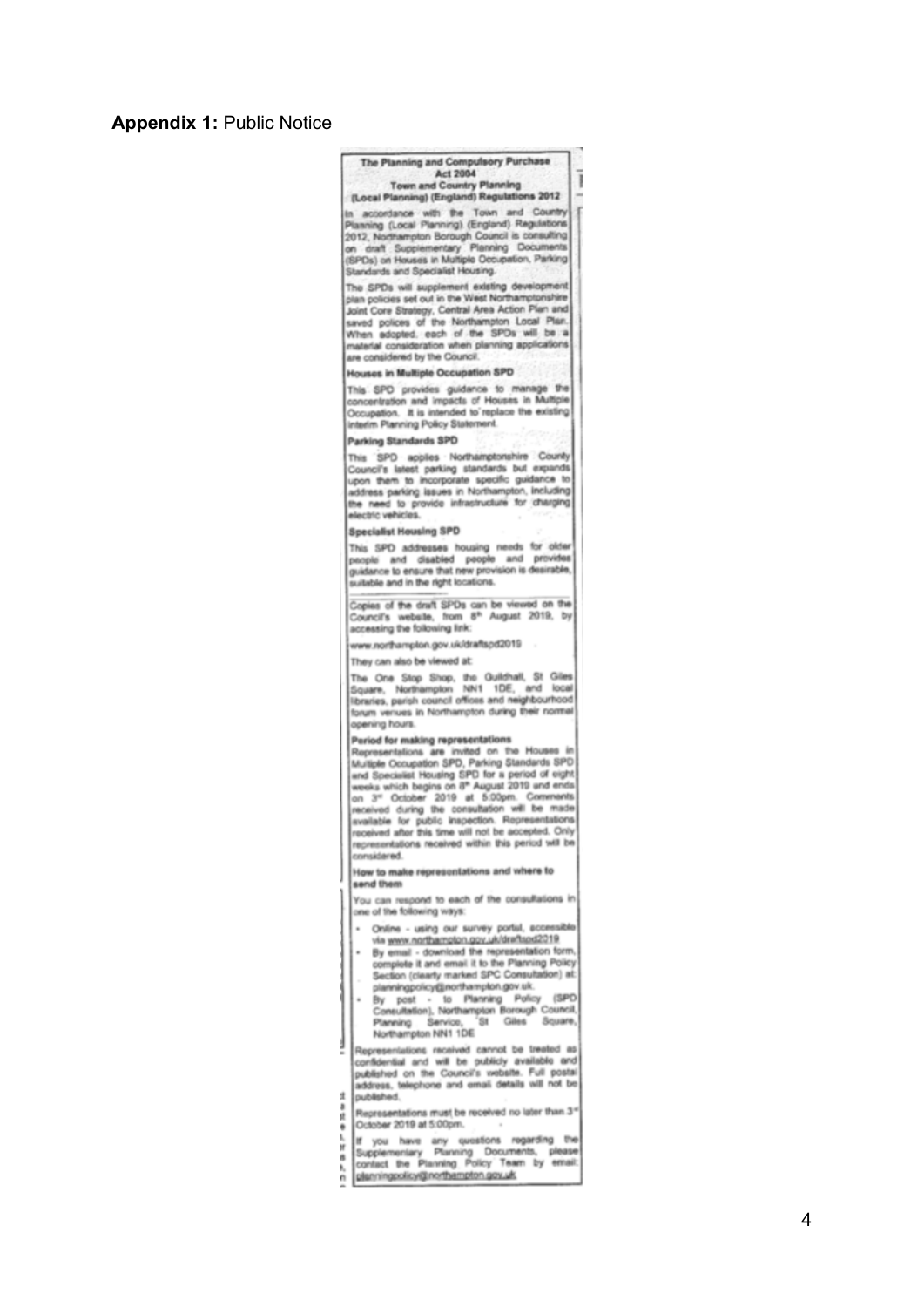**Appendix 2:** Summary of Responses, Officer Comments and Proposed Changes

| <b>Reference</b> | Name &<br><b>Organisation</b>                                                               | <b>Summary of comments</b>                                                                                                                                                                                                                                                                                                                                                                                                                                                                                                                                                                                                                                                                                                                                                                                                                                                                                                                                          | <b>Officer Response</b>                                                                                                                                                                                                                                                                                                                                                                                                                                                                                                                                                                                                   | Change<br>to SPD           |
|------------------|---------------------------------------------------------------------------------------------|---------------------------------------------------------------------------------------------------------------------------------------------------------------------------------------------------------------------------------------------------------------------------------------------------------------------------------------------------------------------------------------------------------------------------------------------------------------------------------------------------------------------------------------------------------------------------------------------------------------------------------------------------------------------------------------------------------------------------------------------------------------------------------------------------------------------------------------------------------------------------------------------------------------------------------------------------------------------|---------------------------------------------------------------------------------------------------------------------------------------------------------------------------------------------------------------------------------------------------------------------------------------------------------------------------------------------------------------------------------------------------------------------------------------------------------------------------------------------------------------------------------------------------------------------------------------------------------------------------|----------------------------|
| <b>SH001</b>     | Jo Moore -<br>Member of the<br>public                                                       | There is nothing to consider the needs of deaf<br>people with a learning disability who require<br>specialist services of staff/community who<br>can sign British sign language                                                                                                                                                                                                                                                                                                                                                                                                                                                                                                                                                                                                                                                                                                                                                                                     | This document deals with<br>specialist housing only and not<br>services required by different<br>groups. Advice and information<br>on these services can be found at<br>www.northamptonshire.gov.uk                                                                                                                                                                                                                                                                                                                                                                                                                       | <b>None</b>                |
| <b>SH002</b>     | Sharon Henley -<br><b>Crime Prevention</b><br>Design Adviser,<br>Northamptonshire<br>Police | When older people choose to move into<br>specialist accommodation such as an Extra<br>Care village they often do so because they<br>are anxious and feel vulnerable in their own<br>homes because of a fear of crime. Specialist<br>units provided for people with learning<br>difficulties or mental health issues, where<br>there is an element of independent living,<br>have a requirement to provide a safe<br>environment for such people. I am therefore<br>surprised that there is no reference to any<br>requirement for specialist housing to<br>demonstrate compliance with a certain level<br>of security. We would advocate that such<br>developments should be able to demonstrate<br>a layered approach to security which could<br>include such things as robust perimeter<br>treatments, security rated doors and<br>windows, intruder alarms, access control<br>measures, CCTV, lighting. The aim not to<br>provide a fortress but to include risk | Agree and propose additional<br>wording.<br>In addition to Building Regulation<br>layout requirements for specialist<br>housing, developers of should<br>also demonstrate compliance<br>with high levels of security. The<br>council will advocate<br>developments that demonstrate a<br>layered approach to security<br>which includes things such as<br>robust perimeter treatments,<br>security rated doors and<br>windows, intruder alarms, access<br>control measures, CCTV and<br>lighting. These measures would<br>provide a safe and secure<br>environment for some of the most<br>vulnerable members of society. | See<br>officer<br>response |